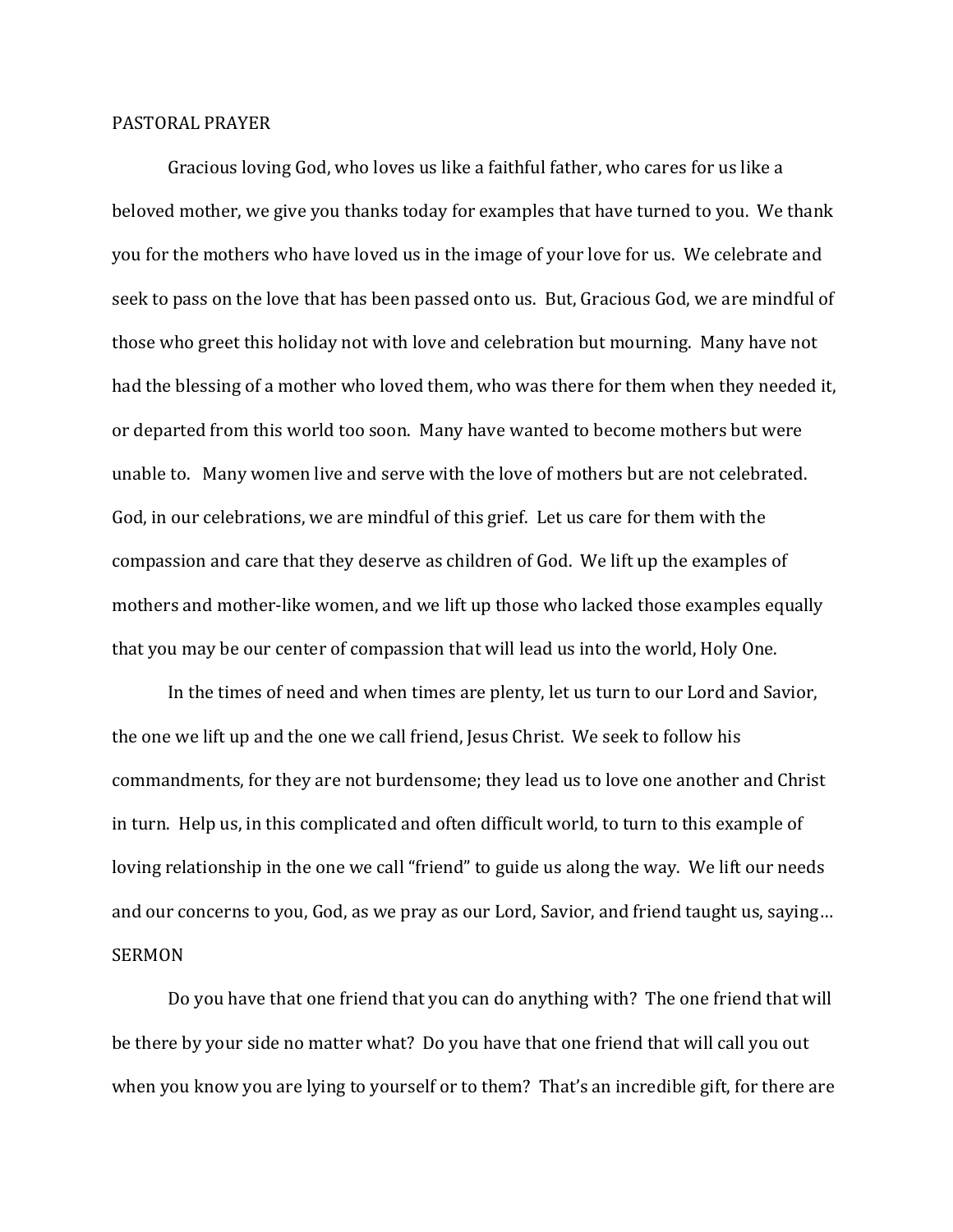many times we experience that friend for a while only to have them take a different path in life and live far elsewhere. Sometimes they are beside you for a lifetime. Today, we hear someone calling us "friend," and it is a friendship that carries us into new territory. The calling and the character of God has been opened to us in a new and dramatic way through this friendship, and our lives will never be the same again.

Last week, we looked at some scriptures about the nature of God. This week, we turn to how the continuation of these scriptures tell us more about what the nature of God looks like in the person of Jesus Christ. We can say so many things about Jesus Christ: Lord, Savior, Son of God, Man, God, Sinless, Lamb of God, and so many, many more. We think we know what he looks like, as the picture we see around our church has become synonymous with his name. But how do we relate to him? How do we live in the footsteps of this man who lived two-thousand years ago but we testify lives on in the world today? As John 15 puts it, Jesus Christ is the True Vine and calls us to abide in him. This week, we see how this works out more in our lives when he gives us a new title. Let's return to our discussion from last week, look at the scriptures of John and 1 John for this week, and find some application for our lives and for this Mother's day in the ultimate example of love as we now carry the title and responsibility of "friend."

Last week, we said we can't put the nature of God purely into words. There's the transcendent, far-up and high God beyond our understanding and the imminent, close, intimate God who is always with us. The categories tend to fall short, not able to grasp the entire picture. God cannot be described well; God must be lived. We must experience God by abiding in God and through living with God's values in order to start to get the picture. The #1 value, emphasized over and over again in scripture, is love: love of God, love of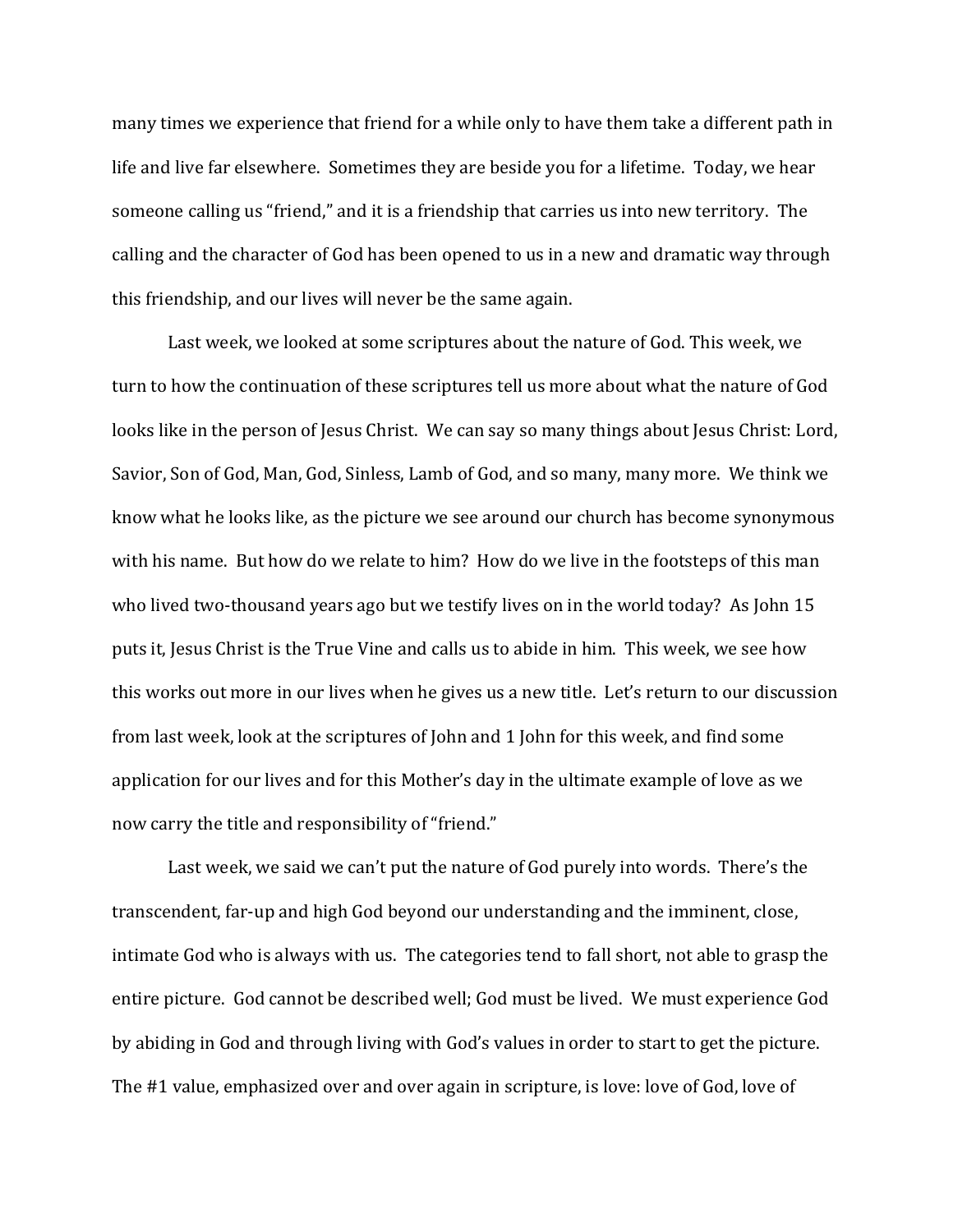neighbor, faithfully loving one's self. That love is experienced through relationship: with God, with one another. These are very clear in scriptures from John and 1 John. Now, we take it a new direction. We sharpen the focus where we see Jesus as the representative of these ways of God speaking of himself as the True Vine and God described as love. We must abide, we must feed upon the love of God as seen and experienced in Jesus Christ, to find abundant life. From there, we can be vessels that overflow that love into the world. Today we have new questions: How do we faithfully relate to this Jesus Christ that we always talk about day after day? We once again pick up on those characteristics that live on in our understanding of God, for they flow through Jesus Christ as well in a unique way. We call him "friend." It's this basic fact that we proclaim each year at Christmas: Jesus is Emmanuel, which means God with us. And Jesus is "God with us" in a very unique way.

Let's pick a few words to outline the journey. How do we relate to Jesus? First of all, Jesus is: friend. It's more complex than we might think when we first hear that word. It can sound too easy. The most striking part of this section of the "True Vine" passage is how Jesus describes how this new kind relationship is forming with his people. This is during his final discourse before his betrayal in Jerusalem. "I do not call you servants any longer...but I have called you friends..." Friendship is a key component in any kind of relationship, whether that be a co-worker, one of your best friends, or a spouse. You can't work together well unless at least the basics of friendship are at hand. This is a good image when we think about it well. Friendship, we can think, is often about those who love you and let you do whatever you want. On the other hand, think about your relationship with your good friends, and we can get a better picture. Friendship requires trust, time, respect, among other things. You don't put on airs when you are with your friends; you are free to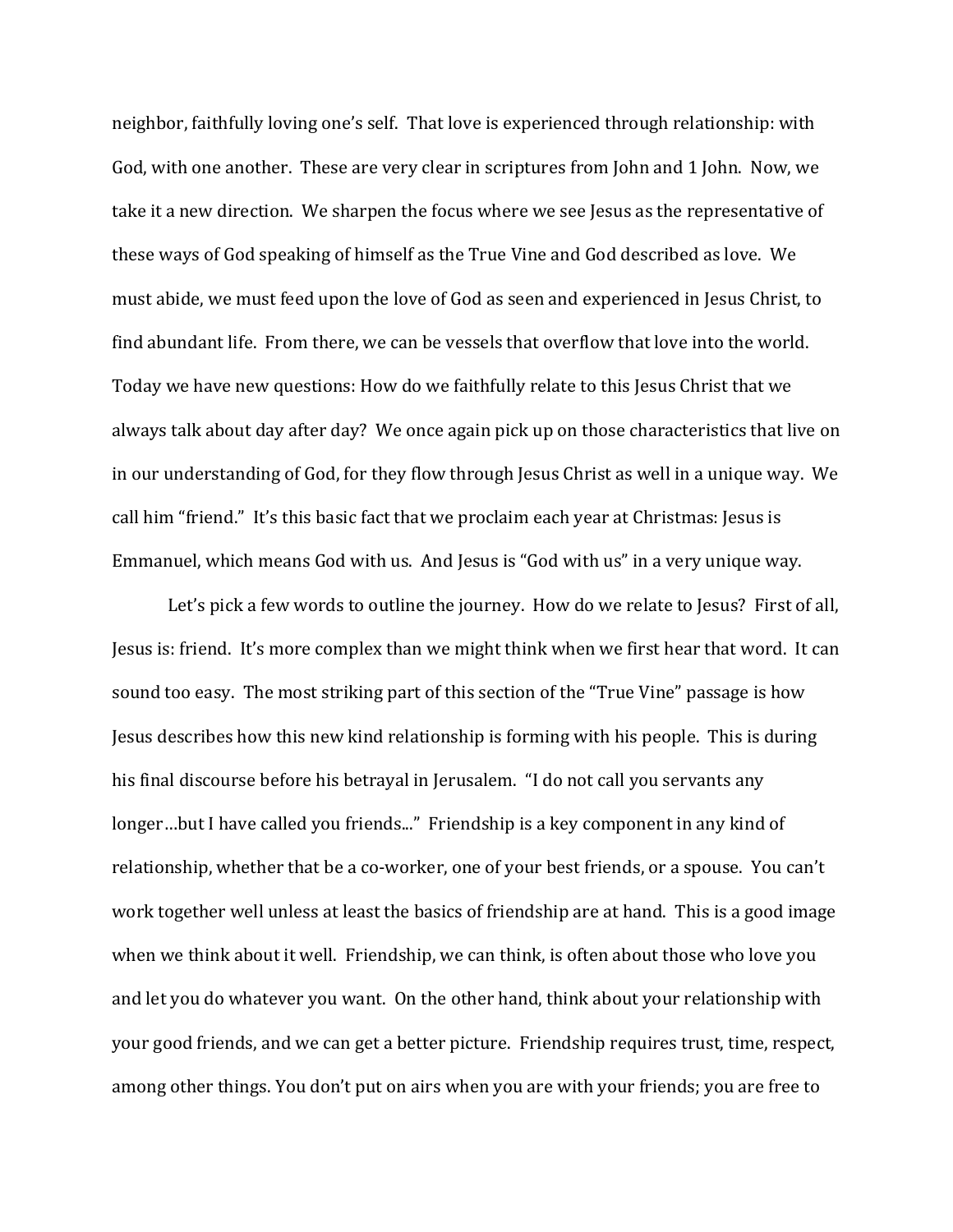be exactly who you are. When you truly ask for forgiveness, they will be the ones first in line to forgive you. Friends are full of love. There is honesty. "I have called you friends," he says, "because I have made known to you everything that I have heard from my Father." On the other hand, friends are also full of accountability. When you mess up, your true friends will tell you about it. When you don't live up to your standards, they will be the first to call you out on it. They know you the best, maybe even better than yourself. They will let you know when something is going wrong or when something just isn't right. They will call you out when you are not being honest with them or yourself. It's both freeing and difficult when you have that level of accountability because it forces you to be honest with yourself.

But the greatest principle is the most difficult. In this true friendship, there is selfsacrifice. Jesus is the ultimate example of friendship by this simple quote: "No one has greater love than this, to lay down one's life for one's friends." We know of Jesus' sacrifice. But at the same time, we know friendship is reciprocal. If you want a friend, you gotta be a friend, and there is nothing less than this for our friendship with Christ. What wouldn't you do for one of your true friends? We are called to do the same for Christ. Honesty and accountability are crucial, but we are also called to give up our own desires for the greater principle. As we said before, this isn't necessarily a call to give our lives to God, but it is a call to devote ourselves to these principles we see in Jesus Christ. If we expect Christ to be "friend," as he has called us, it requires the same response of us.

Most of all, Jesus is…the key example of relationship to us all. Last week, that was the point, and it is again this week: God's very nature is relationship, and we were created for the same thing. There is no way to really sum up the Trinity beyond that fact with what we know in this world. The Trinity is the key example of relationship: three persons living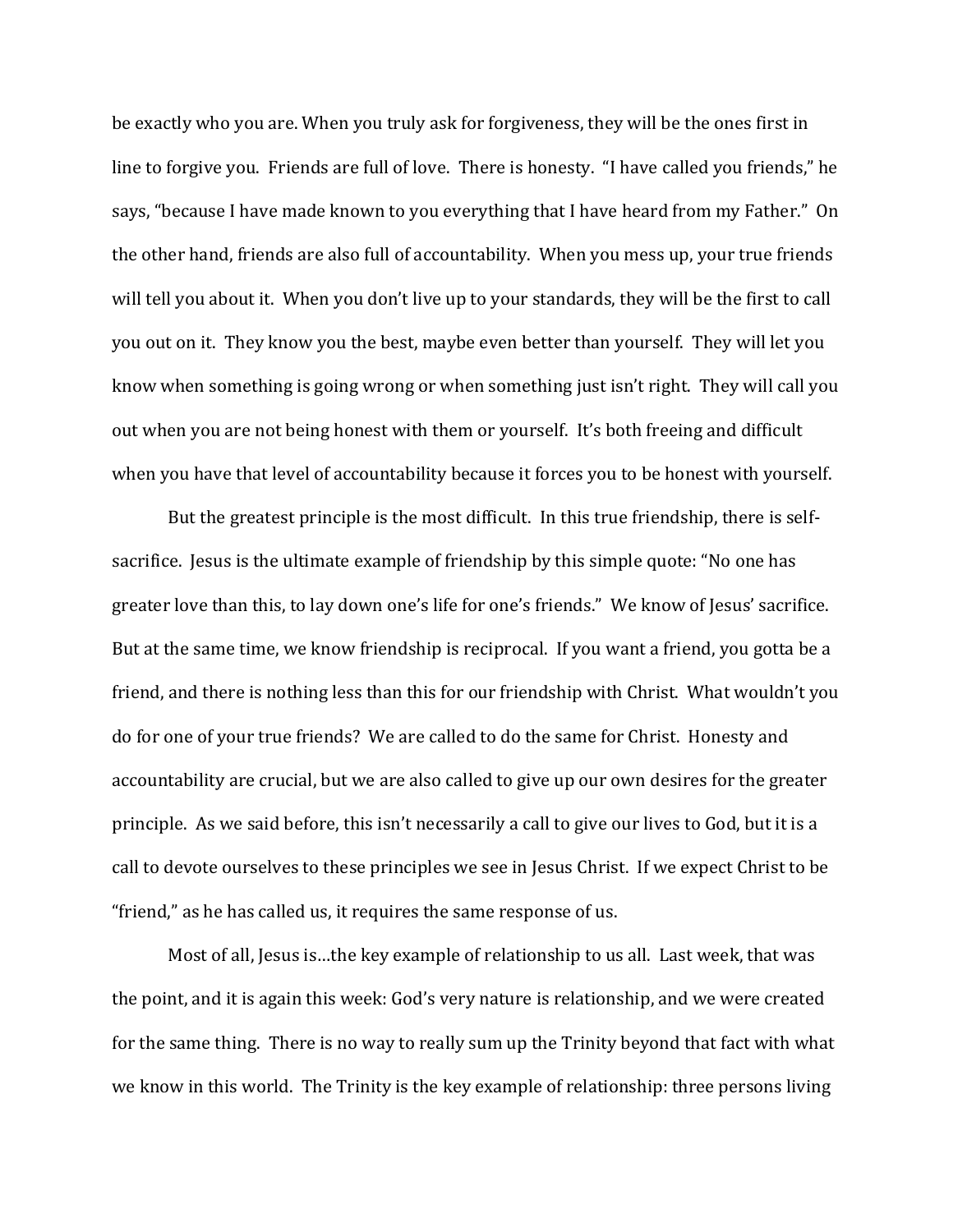with one nature, and the binding force is love. Jesus is the person in that relationship that comes to be in relationship with us. The blessedness, the incredible truth of the incarnation, which is God come to earth as a human being, is that it is God coming to live in relationship with us in a new and dramatic way. That relationship is twofold: it's about God coming to know what it means to be a human being, and it's about us coming to know God even more through our relationship with Jesus Christ. That is the truth of the True Vine: we come to know God more and what God asks of us as Jesus Christ comes to live in and with us. It is nothing short of a miracle, and it paves the way for us to be God's people in a new and miraculous way.

Our passage from 1 John gives us the heart of abiding with the one we now call friend. "Everyone who believes that Jesus is the Christ has been born of God, and everyone who loves the parent loves the child." When we abide in Christ, we abide in God because they reside in the same being and follow the same mission. But the message extends beyond that. When we call Christ "friend," we gain a part of a whole other realm of friendship, a whole other family. When we love God and Christ, we love God's children, which is the church. "Everyone who loves the parent loves the child." It has become a command, but with this love, it is never a burden. We are called to be those hands and feet that love the family of God near and far, and we do so lovingly and joyfully while abiding in Christ. When Jesus calls us friend, it means that we are now interconnected with the greater church across time, space, and the ages. Christ changed a lot when he called us "friend," for the implications are not just about ourselves and Jesus but how we now relate to all those in Christ's world. It's a big mission, but we never do it alone. We have the one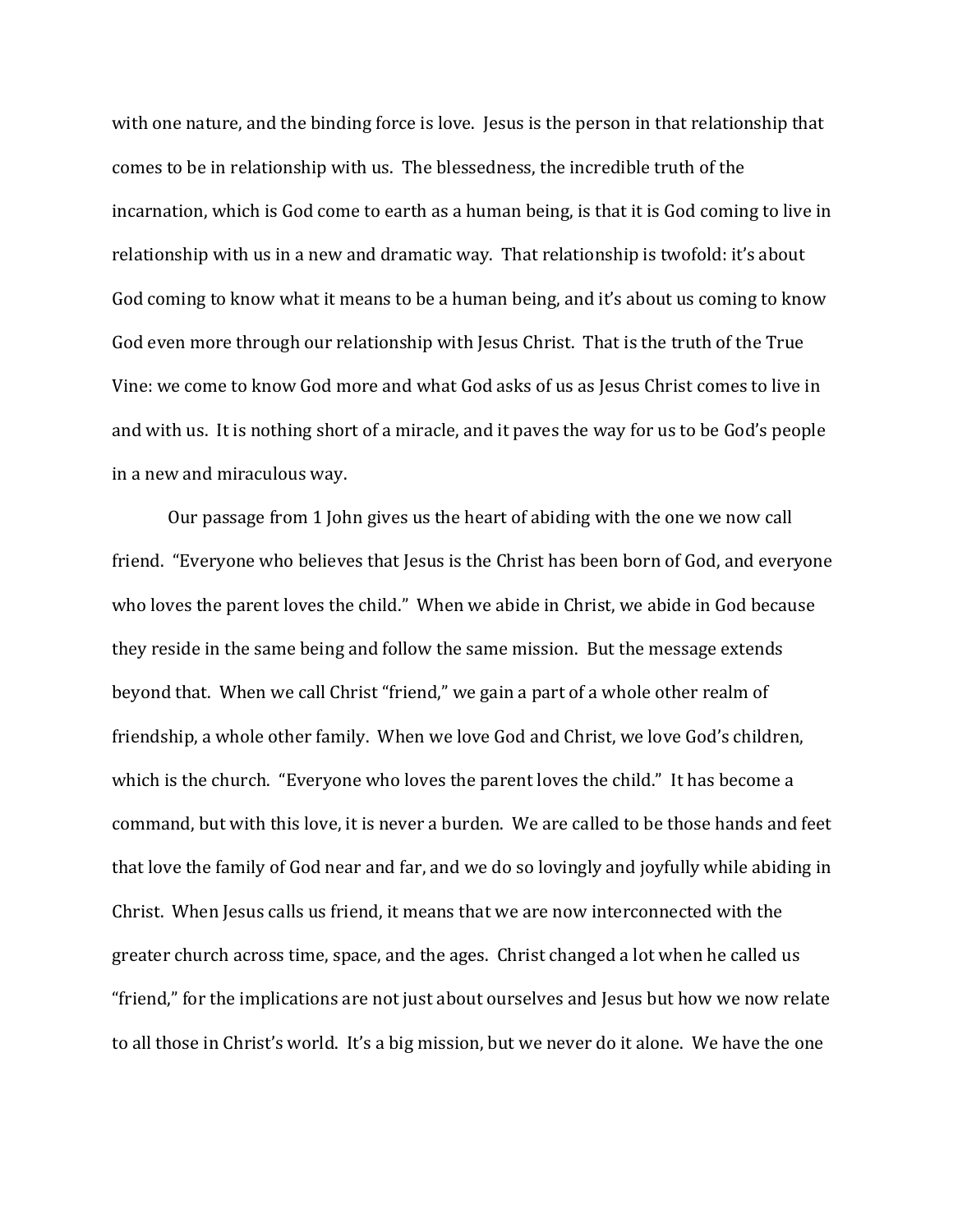who taught us to lead the way, but it is our task to continue to follow, continue to carry that banner of love and compassion.

The bottom line is that all these characteristics of God we find shined renewed in the figure of Jesus Christ and the way he calls us "friend." It takes special meaning on this day which brings joy or pain, depending on your life's story. On this Mother's Day, when we celebrate mothers and recognize and remember those who have trouble celebrating the holiday. Some lacked mothers that loved them, some are women who cannot become mothers, some choose not to become mothers, and some are mothers in every way except biologically. Ultimately, we remember the root of this day is love, and this is best seen in the love in relationship that was shown in Jesus Christ. Jesus' example of relationship is the caring example of mothers, for he attends to those who celebrate today and those whose hearts are empty by those celebrations they cannot take part in for many reasons. Jesus Christ knows those things that burden us and those things that uplift us, and he cries and celebrates with us in those needs. That is the role of not only a friend but the one who loves us like a faithful parent and abides with us as we seek to abide in him. Our mission is to be like Jesus in celebrating the joys and uplifting the broken and hurting, for we are friend and family to all with those needs on this day.

Jesus Christ, the True Vine, God's Son, the example of relationship to us all, is a character that we can barely touch in one sermon. Thousands of pages in scripture and billions of pages throughout history have been devoted to this human being who was more than human, this member of the Trinity who came to be with us in a new and radical way. Even the word "friend" is a difficult one to understand with Jesus, but the calling is not. We, therefore, come to live and be with one another in the love that Jesus showed among us,